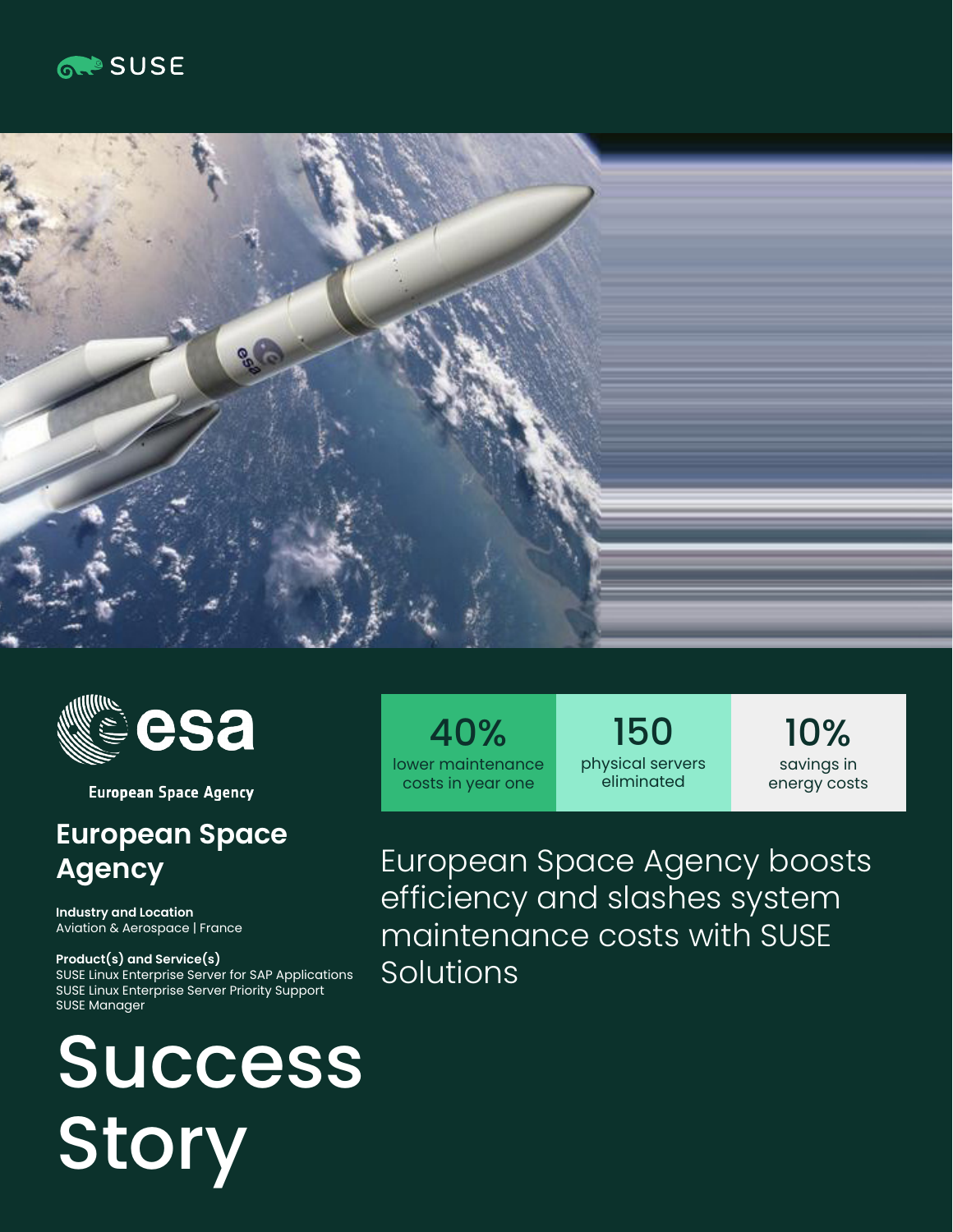

#### **At-a-Glance**

The European Space Agency (ESA) knows that if it is to stay at the leading edge of global space activities, it needs to ensure maximum efficiency of all operations and cut unnecessary costs. Having identified its financial processes as an area for improvement, ESA deployed SUSE Linux Enterprise Server, which boosts efficiency, slashes system maintenance costs by 40% in year one, and cuts energy and cooling costs by eliminating 150 physical servers.

### Introducing European Space Agency

#### **Overview**

Established in 1975 and headquartered in Paris, France, the European Space Agency (ESA) is Europe's intergovernmental organization for space activities and exploration.

ESA employs approximately 2,200 people across 22 member states and has an annual budget in excess of \$5 billion.

#### **Challenge**

Developing state-of-the-art aerospace facilities that keep Europe at the leading edge of global space activities is no easy task. The European Space Agency (ESA) knows well that if it is to deliver on its mission, it needs to ensure maximum efficiency of all operations and cut unnecessary costs.



ESA identified its financial processes as an area that would benefit from improvement, as Mauro Del Giudice, application infrastructure service manager at ESA, states, "Our financial applications, most of which are based on SAP, were running on a heterogeneous environment of different operating systems, which was becoming costly to maintain and was hindering the smooth performance of IT operations."

While ESA's financial applications are not strictly mission-critical, the organization aimed at providing its staff with best-inclass technology to perform their daily tasks—from invoicing to accounting and supplier payments.

"In order to maximize the efficiency of the IT department while keeping costs at a minimum, we knew that comprehensive system consolidation and harmonization were paramount," says Del Giudice.

#### **Solution**

Because the majority of its financial applications are based on SAP ERP software, ESA worked closely with SAP to assess several operating systems and decide which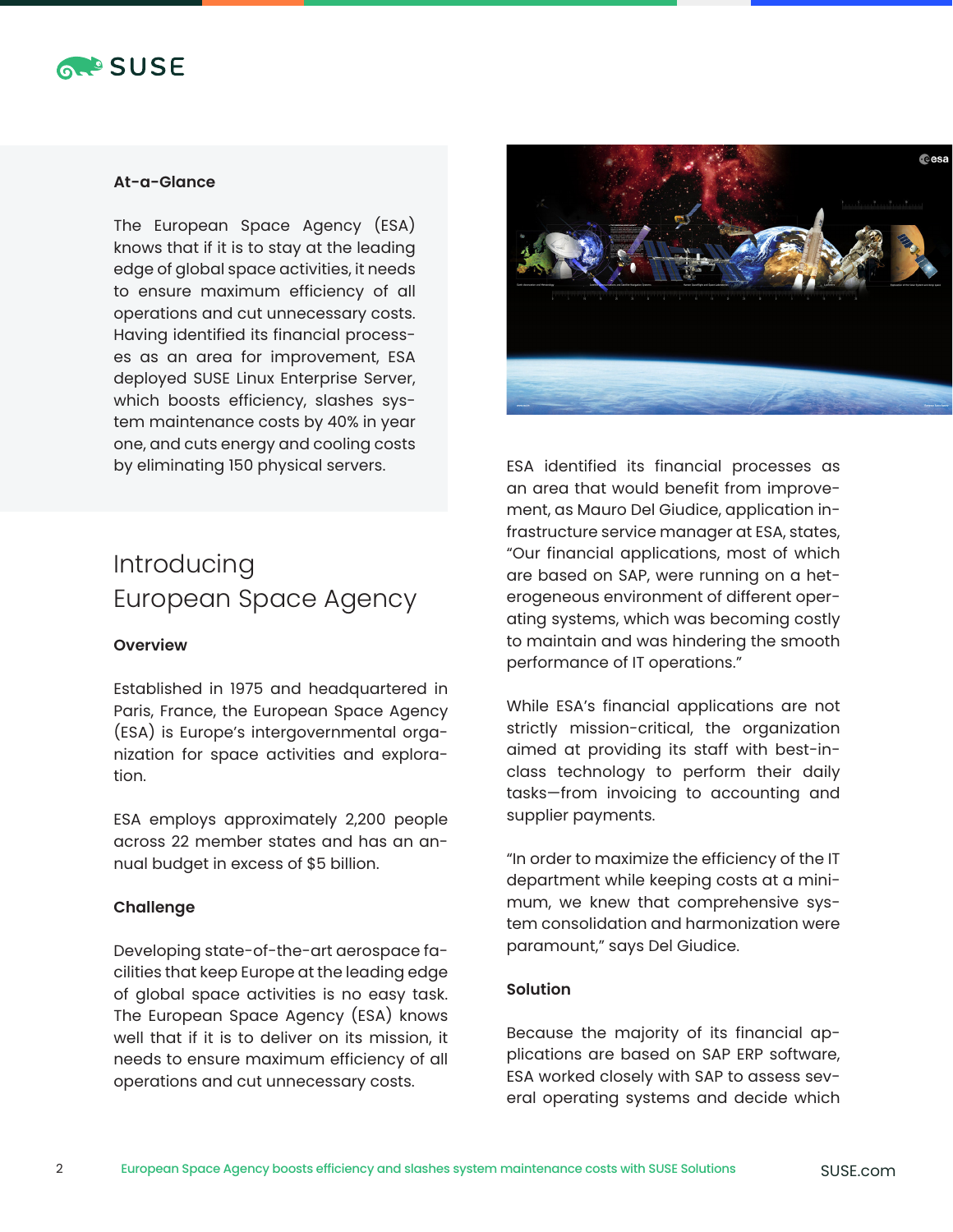

"With best-in-class technology and tailored support, SUSE delivered all we needed to make this migration project an allround success."

> **Mauro Del Giudice**  Application Infrastructure Service Manager European Space Agency

would be best suited to virtualize its applications.

Following the assessments, ESA chose to migrate its financial applications—both SAP and non-SAP—to SUSE Linux Enterprise Server (SLES) for SAP Applications. The organization also deployed SUSE Manager for complete lifecycle management of its Linux servers, and SLES Priority Support for enterprise-class, seamless and integrated support for its entire SAP stack.

"Choosing SLES for SAP Applications was practically a guarantee of success for our SAP ERP migration," says Del Giudice. "In addition, SUSE's targeted support for SAP has a much longer duration compared to other providers, meaning that we can count on long-term, specialized assistance even for non-current versions of SAP software."

Using SLES for SAP Applications gives ESA a robust, reliable and highly available technology foundation for its financial applications.

Del Giudice says, "Relying on a platform like SUSE Linux Enterprise is crucial to allow ESA to carry out its wide range of financial tasks smoothly. Whether we need to invoice

a supplier or want to track payments and perform spend or other financial analysis, SUSE Linux gives us the peace of mind that we can do that rapidly, securely and reliably."

ESA leverages SUSE Manager to automatically provision virtual servers, perform complete IT inventory, boost system security and monitor and deploy patches and updates quickly and consistently.

"Besides the excellent technology, we are also taking advantage of SLES Priority Support for SAP applications. This enables us to receive the enterprise-class support that we need from both SUSE and SAP. Having fine-tuned, end-to-end assistance for our SAP landscape is crucial, and SUSE's support offers just that," says Del Giudice.

#### **Results**

With the SUSE solution in place, ESA has achieved its initial goals of centralizing, consolidating and harmonizing its heterogeneous systems while slashing costs.

Del Giudice says, "By deploying SUSE as our main operating system, we gained full consolidation of IT operations while cutting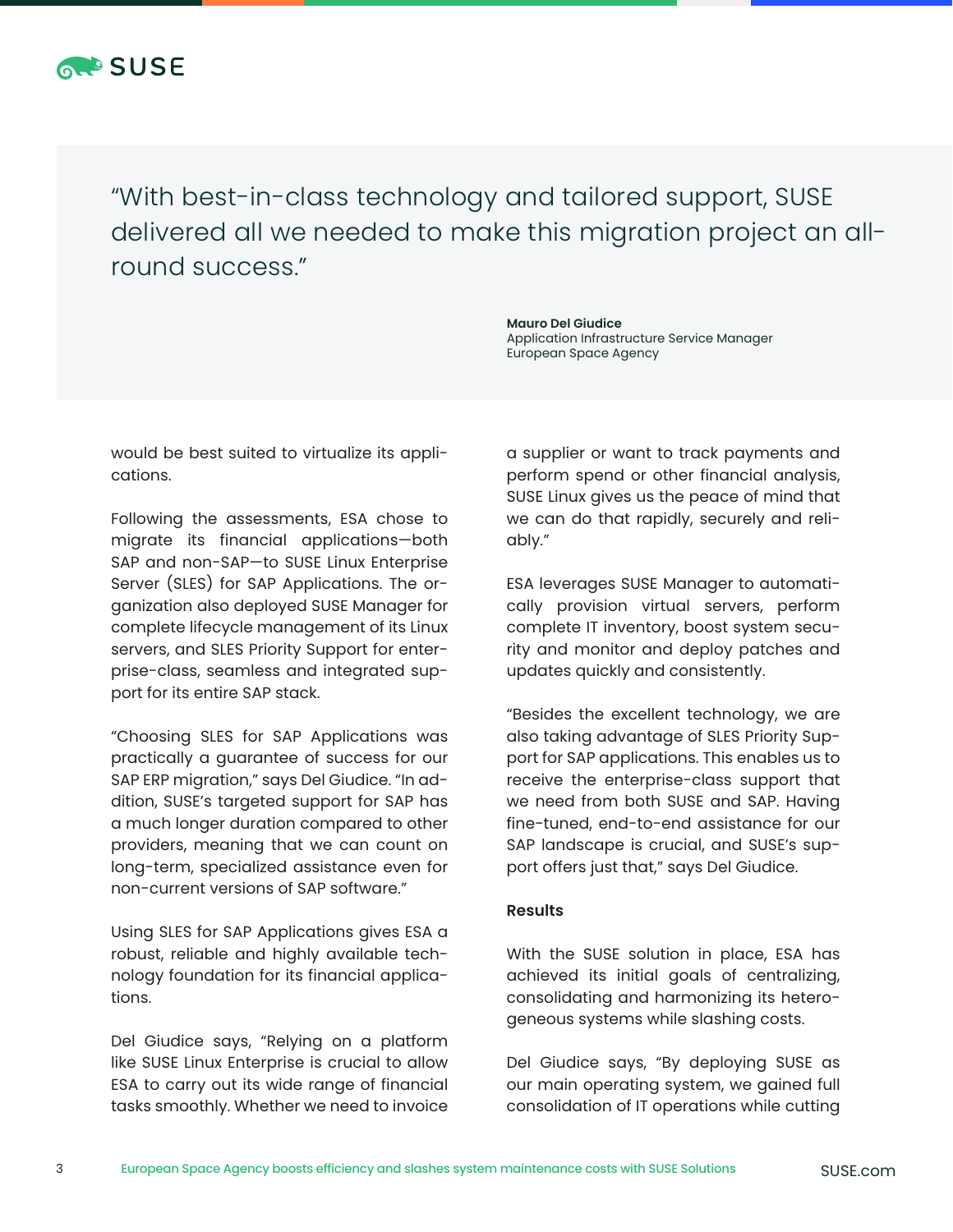

"Choosing SUSE Linux Enterprise Server for SAP Applications was practically a guarantee of success for our SAP ERP migration."

maintenance costs by 40%. This allows us to carry out our financial processes much faster and more accurately, without being held back by the need to manage and maintain a heterogeneous environment of many different systems, which would often slow down business processes in the past."

By leveraging virtualization technologies, ESA eliminated approximately 150 physical servers and currently deploys a fully virtualized environment of 500 servers running on X86-based hardware.

Del Giudice says, "Eliminating so many physical machines has enabled us to cut energy and cooling costs by 10%, a great additional benefit."

He concluded, "With best-in-class technology and tailored support, SUSE delivered all we needed to make this migration project an all-round success."

#### **Benefits**

• Supported better efficiency in financial processes

**Mauro Del Giudice**  Application Infrastructure Service Manager European Space Agency

- Slashed system maintenance costs by 40% in year one
- Cut energy expense and cooling costs 10% by eliminating 150 physical servers



**Find out how SUSE can help you become an innovation hero!** 

- Sales-Inquiries-APAC@suse.com
- Sales-Inquiries-EMEA@suse.com
- Sales-Inquiries-LATAM@suse.com
- Sales-Inquiries-NA@suse.com